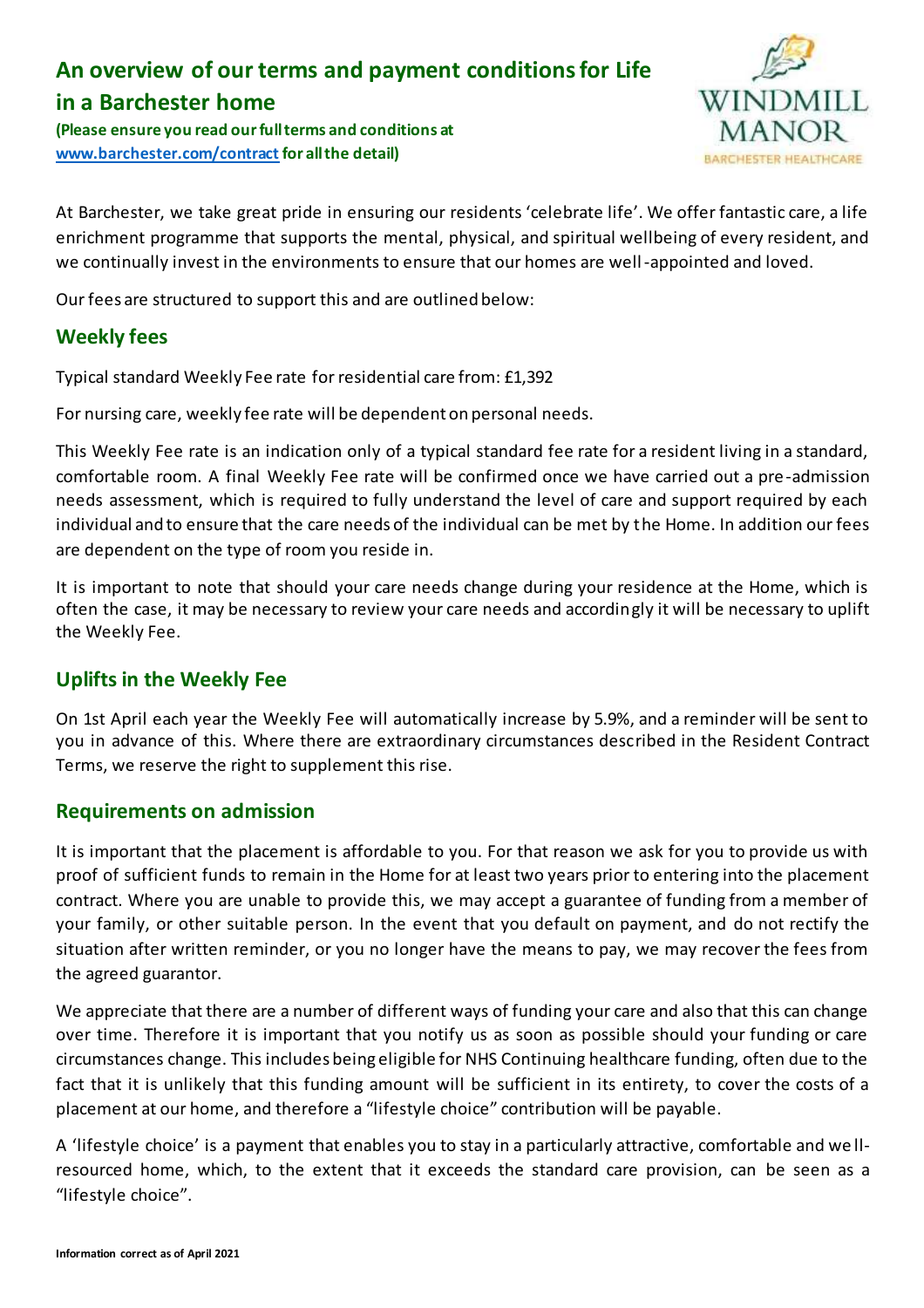The NHS Continuing Healthcare funding payment is unlikely to be sufficient to cover the full service we offer in our well-appointed, comfortable and well-resourced Barchester Home. If you wish to stay or remain in our Home, and we are able to provide the care you need, we will advise you of a "lifestyle choice" contribution.

Similarly, where you are assessed as eligible for local authority funding, the sum paid by the local authority may not (and is unlikely to) cover the full Weekly Fee we charge for the same reasons referred to above in respect of continuing healthcare fees, namely that the payment is made out of the public purse and covers only standard care provision rather than residence in our well-appointed Home. In order to stay, or remain in our Home it will therefore often be necessary to pay a "top up" to bridge the difference. Any "top-up fee" is usually paid by another person, usually a relative or significant person in your life. We reserve the right to terminate the placement if no "top up" payment is provided and hence it is important that you consider this when accepting a placement at our Home.

# **Refundable Deposit**

Upon admission to the Home, we will collect a Refundable Deposit, equivalent to two weeks' Weekly Fee. Full details about how this deposit is used can be found in our Resident Contract Terms avai lable on our website and as a link below. The Refundable Deposit will be returned to you or your estate (minus any relevant deductions, as set out in the Resident Contract Terms with a breakdown of any such deductions (if applicable)) as soon as practicable and ordinarily within 28 days following termination of the placement and, in the event of death.

# **Monthly Payment**

Payments are made calendar monthly, in advance, by direct debit which must be set up on admission to the Home. Prior to the direct debit being set up, your initial payment will need to be paid in advance by BACS or card payment and will be charged pro rata from your date of admission up until the commencement of the first direct debit collection.

# **What's included in the fee**

Our weekly fee includes items that you'd expect as part of your day-to-day living. Such as, 24 hour routine care in the Home and assistance with personal care; your bedroom and access to all facilities; heating and electricity costs; all meals (including a choice of meals), snack and drinks prepared daily by our chefs; housekeeping and laundry services; liaison with outside agencies e.g. medical practitioners and district nurses; activities and life enrichment programme (including routine trips out of home) and WiFi internet access.

Please note, the Weekly Fee excludes the following (by way of example only): personal newspapers; personal flowers; smoking or vaping materials; personal toiletries; hairdressing; dental care; manicures; beauty treatments; podiatry care or special outings e.g. theatre tickets. Further, the fee does not cover accompanying you to medical or similar appointments. Where such accompaniment is arranged this will be charged separately at a reasonable rate.

# **End of Life**

We are committed to do our best to ensure that everyone who chooses to stay with us to the end of their life should die well cared-for and with dignity. We pride ourselves on providing an exceptional after death service, in line with this commitment and as a result charge the After Death Service Fee.

The After Death Service Fee is a charge that is equivalent to the Weekly Fee (for 7 days). This ensures your family are not forced to schedule clearing your room ahead of dealing with other matters which they may